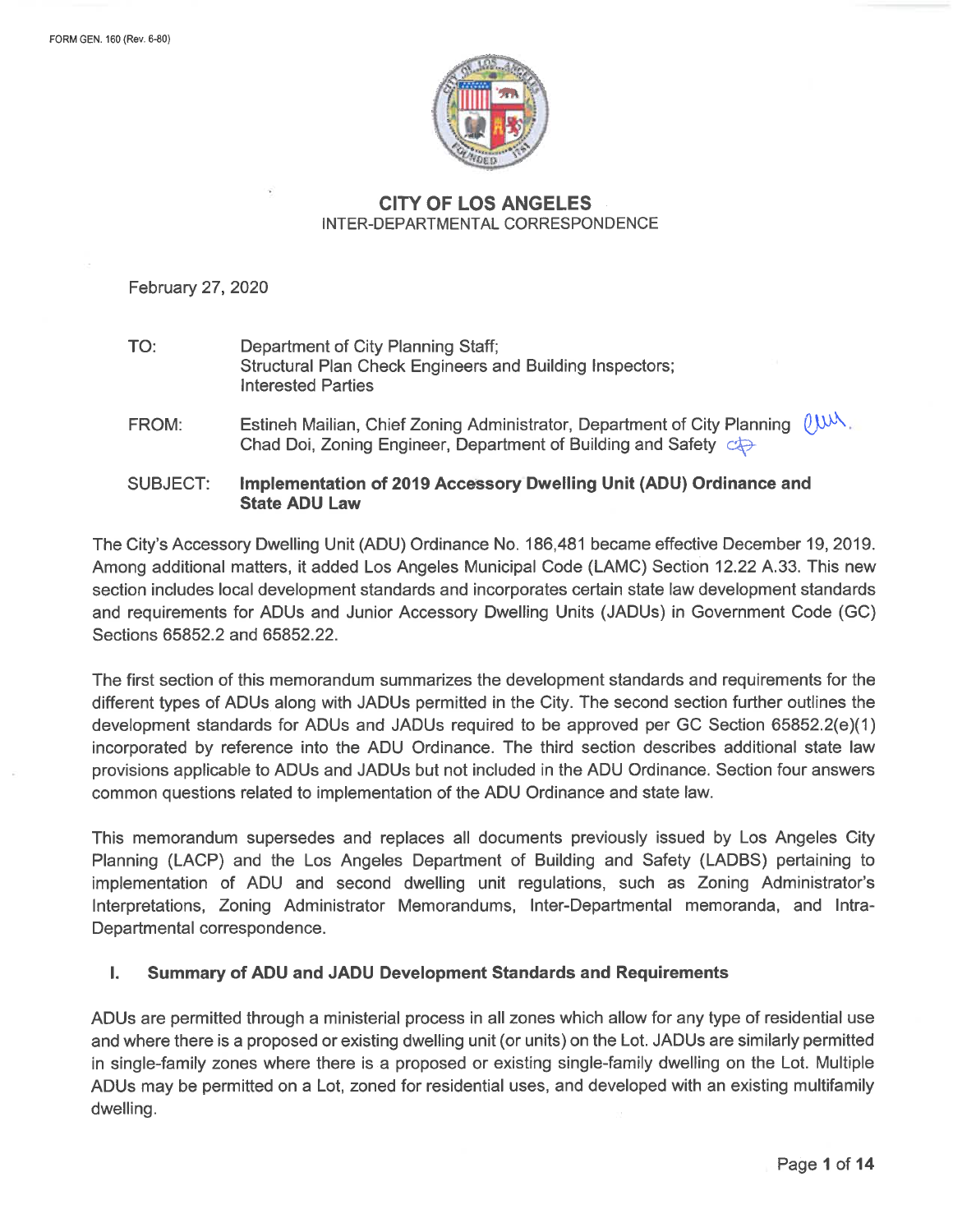Table 1 and Table 2 on the following pages provide a summary of the key provisions found in the ADU Ordinance and state law. Table 1 summarizes key provisions applicable to detached ADUs (located in an accessory building) and Movable Tiny Houses (MTHs). Table 2 summarizes key provisions applicable to attached ADUs (physically attached to the primary dwelling) and JADUs.

The "Combinations of ADUs and JADUs" subsection that follows the tables explains when more than one ADU/JADU is allowed on the same Lot.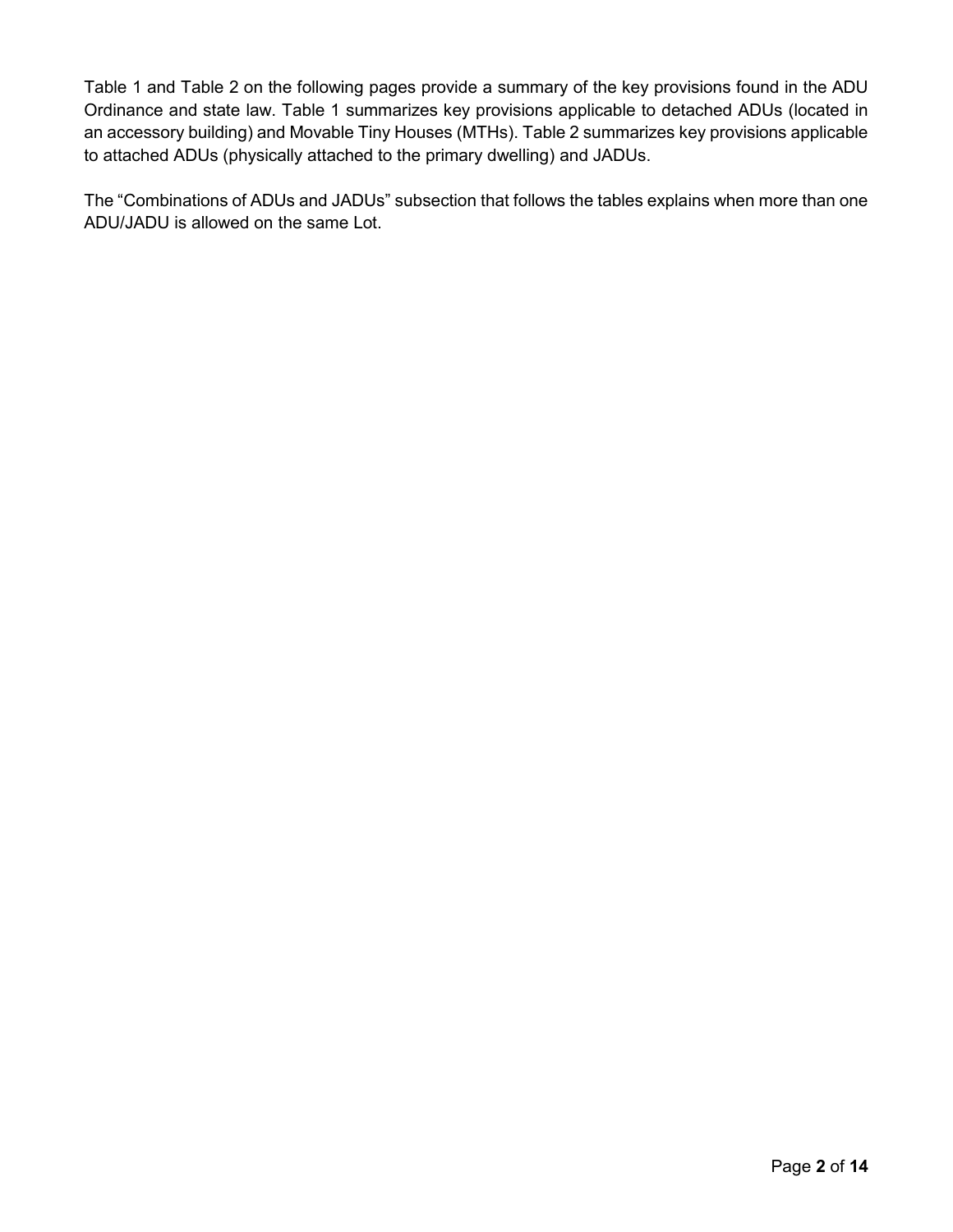## **Table 1: Detached Accessory Dwelling Units and Movable Tiny Houses**[1](#page-2-0)

|                                                                                                   |                                                                    | <b>Movable Tiny</b><br>House per                                                                              |                                                                       |                                                                                                               |                                                                                                |
|---------------------------------------------------------------------------------------------------|--------------------------------------------------------------------|---------------------------------------------------------------------------------------------------------------|-----------------------------------------------------------------------|---------------------------------------------------------------------------------------------------------------|------------------------------------------------------------------------------------------------|
|                                                                                                   | <b>Conversion of</b><br><b>Accessory Building</b><br>per State Law | 800 SF max New<br><b>Construction per</b><br><b>State Law</b>                                                 | 1,200 SF max per<br>Ordinance                                         | Two ADUs per<br><b>State Law</b>                                                                              | Ordinance                                                                                      |
| <b>Required Main Use</b><br>on the Lot                                                            | Existing single-family<br>dwelling                                 | Existing or proposed<br>single-family<br>dwelling                                                             | Existing or proposed<br>single or multifamily<br>dwelling             | Existing multifamily<br>dwelling                                                                              | Existing or proposed<br>single or multifamily<br>dwelling                                      |
| <b>Applicable Code</b><br>Section(s) for<br><b>Listed Option</b>                                  | CA Govt. Code<br>65852.2(e)(1)(A)                                  | CA Govt. Code<br>65852.2(e)(1)(B) and<br>applicable part <sup>2</sup> of<br>LAMC 12.22 A.33<br>$(c)-(d), (g)$ | LAMC 12.22 A.33<br>$(c)-(d)$                                          | CA Govt. Code<br>65852.2(e)(1)(D)<br>and applicable part <sup>2</sup><br>of LAMC 12.22 A.33<br>$(c)-(d), (g)$ | LAMC 12.22 A.33(f)<br>and those in (c) not<br>applied solely to<br>buildings and<br>structures |
| <b>Number of ADUs</b><br><b>Allowed by Option</b>                                                 | 1 per Lot                                                          | 1 per Lot                                                                                                     | 1 per Lot                                                             | up to 2 per Lot                                                                                               | 1 per Lot (limit of one<br>approval per year)                                                  |
| <b>Additional</b><br><b>ADU/JADU Options</b><br>for the Lot $3$                                   | Plus 1 JADU (in<br>single-family zones)                            | Plus 1 JADU (in<br>single-family zones)                                                                       | Plus 1 JADU (in<br>single-family zones)                               | Plus attached<br>ADU(s)                                                                                       | Plus 1 JADU (in<br>single-family zones)                                                        |
| <b>Very High Fire</b><br><b>Hazard Severity</b><br>Zone/Hillside Area<br>Restriction <sup>4</sup> | No                                                                 | Yes                                                                                                           | Yes                                                                   | Yes                                                                                                           | Yes                                                                                            |
| <b>ADU Size Limit</b>                                                                             | None, plus 150 SF<br>max addition for<br>ingress/egress            | 800 SF                                                                                                        | 1,200 SF <sup>5</sup>                                                 | None                                                                                                          | 150 SF min to<br>430 SF max                                                                    |
| <b>ADU Height/Story</b><br>Limit                                                                  | None                                                               | 16 feet                                                                                                       | 2 stories, plus zoning<br>height limit if new<br>building or addition | 16 feet (even for<br>conversions of<br>existing space)                                                        | 2 stories                                                                                      |
| <b>ADU Minimum Side</b><br>and Rear Yard<br><b>Setbacks</b>                                       | None                                                               | 4 feet <sup>6</sup>                                                                                           | 4 feet if new<br>building <sup>6</sup> or addition                    | 4 feet (even for<br>conversions of<br>existing space)                                                         | 4 feet                                                                                         |
| <b>ADU Automobile</b><br>Parking <sup>7</sup>                                                     | None                                                               | Yes<br>(see LAMC 12.22<br>A.33(c)(12)                                                                         | Yes<br>(see LAMC 12.22<br>A.33(c)(12)                                 | Yes<br>(see LAMC 12.22<br>A.33(c)(12)                                                                         | Yes<br>(see LAMC 12.22<br>A.33(c)(12)                                                          |

<span id="page-2-0"></span> $1$  The information shown in this table is only a summary of the key provisions for each option. Refer to the listed code section(s) for all the required development standards and regulations.

 $\overline{a}$ 

<span id="page-2-1"></span> $2$  Except for those provisions which do not allow such an ADU otherwise in compliance with all applicable provisions in Government Code Section 65852.2(e) and LAMC 12.22 A.33(g).

<span id="page-2-2"></span> $3$  Refer to the "Combinations of ADUs and JADUs" subsection for details regarding when more than one ADU/JADU option is allowed on the same Lot.

<span id="page-2-3"></span> $4$  Exceptions provided in LAMC 12.22 A.33(c)(4)(i) and (ii).

<span id="page-2-4"></span><sup>5</sup> Unless limited by other applicable zoning rules such as floor area limits for the Lot, Lot coverage limits, or location of accessory building regulations; however, standards that limit floor area or Lot coverage may not preclude an ADU that is up to 800 square feet maximum, if no more than 16 feet in height and with 4 foot minimum side and rear yard setbacks per LAMC 12.22 A.33(c)(1)(iii).

<span id="page-2-5"></span> $6$  No additional setbacks are required for a structure that is constructed in the same location and to the same dimensions as an existing structure per LAMC 12.22 A.33(c)(8).

<span id="page-2-6"></span><sup>&</sup>lt;sup>7</sup> One space is required for an ADU unless 1) located within  $\frac{1}{2}$  mile walking distance from a bus or rail stop, 2) one block from a designated car share pickup or drop off location, 3) within an applicable historic district, or 4) when an ADU is fully contained within an existing accessory structure. In addition, replacement parking is not needed when a garage, carport or parking structure is demolished in conjunction with ADU construction.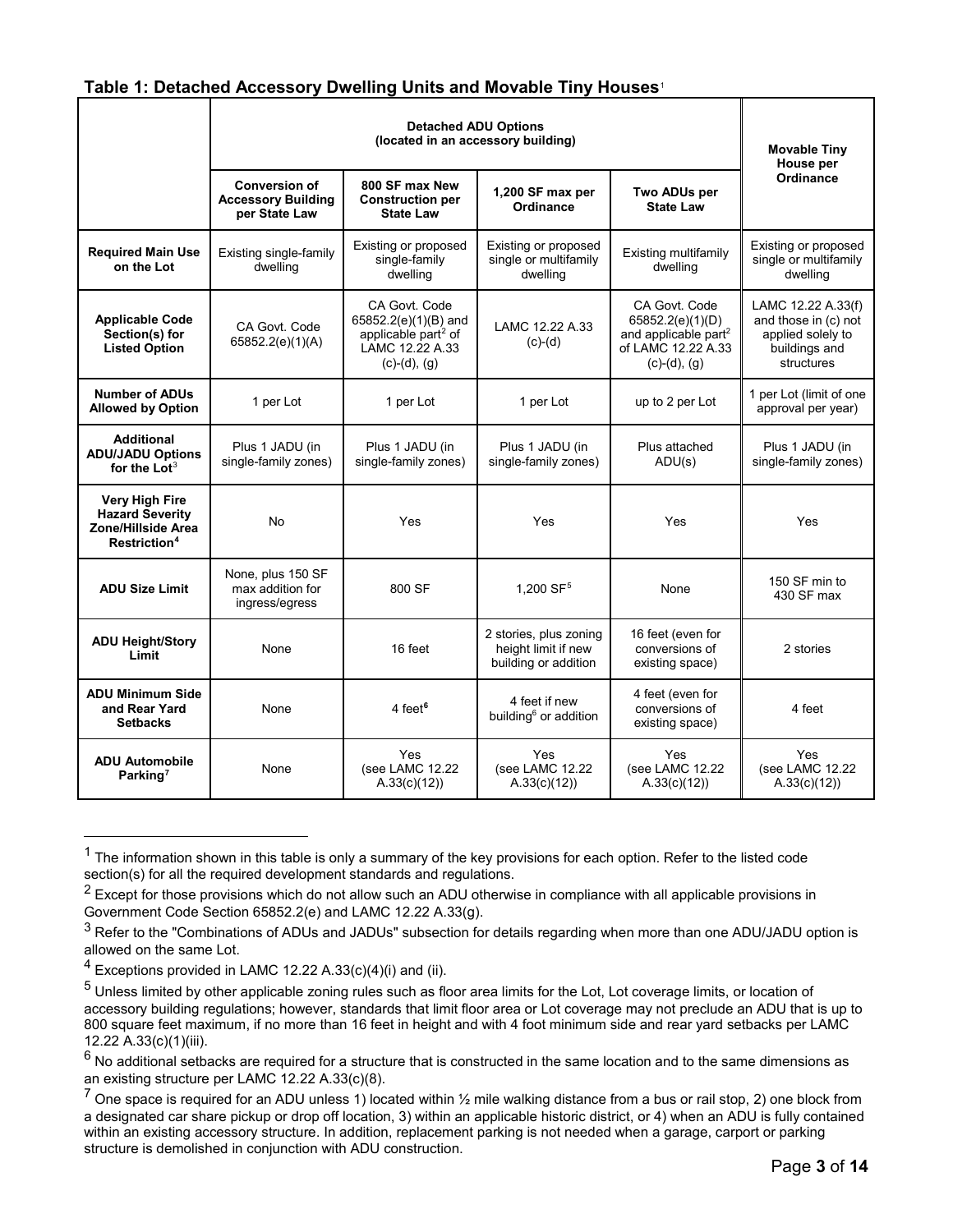# **Table 2: Attached Accessory Dwelling Units and Junior Accessory Dwelling Units**[8](#page-3-0)

|                                                                                             |                                                                                    | Junior ADU per                                                                     |                                                                          |                                                                         |                                                                |
|---------------------------------------------------------------------------------------------|------------------------------------------------------------------------------------|------------------------------------------------------------------------------------|--------------------------------------------------------------------------|-------------------------------------------------------------------------|----------------------------------------------------------------|
|                                                                                             | <b>Attached ADU</b><br>Contained in<br><b>Existing SFD per</b><br><b>State Law</b> | <b>Attached ADU</b><br><b>Contained in</b><br>Proposed SFD per<br><b>State Law</b> | <b>Attached ADU per</b><br>Ordinance                                     | <b>Multiple ADUs per</b><br><b>State Law</b>                            | <b>State Law</b>                                               |
| <b>Required Main Use</b><br>on the Lot                                                      | Existing single-family<br>dwelling                                                 | Proposed single-<br>family dwelling                                                | Existing or proposed<br>single or multifamily<br>dwelling                | Existing multifamily<br>dwelling                                        | Existing or proposed<br>single-family<br>dwelling              |
| <b>Applicable Code</b><br>Section(s) for<br><b>Listed Option</b>                            | CA Govt. Code<br>65852.2(e)(1)(A)                                                  | CA Govt. Code<br>65852.2(e)(1)(A) <sup>9</sup>                                     | LAMC 12.22 A.33(c)<br>and $(e)$                                          | CA Govt. Code<br>65852.2(e)(1)(C)                                       | CA Govt. Code<br>65852.2(e)(1)(A) and<br>65852.22 <sup>9</sup> |
| Number of<br><b>ADUs/JADUs</b><br><b>Allowed by Option</b>                                  | 1 per Lot                                                                          | 1 per Lot                                                                          | 1 per Lot                                                                | Up to 25% of<br>existing units in the<br>building (1 minimum)           | 1 per single-family<br>zoned Lot                               |
| <b>Additional</b><br><b>ADU/JADU Options</b><br>for the Lot $10$                            | None                                                                               | None                                                                               | None                                                                     | Plus up to 2<br>detached ADUs                                           | Plus 1 detached<br>ADU or 1 MTH                                |
| Very High Fire<br><b>Hazard Severity</b><br>Zone/Hillside Area<br>Restriction <sup>11</sup> | No                                                                                 | No                                                                                 | Yes                                                                      | No                                                                      | No                                                             |
| ADU/JADU<br><b>Size Limit</b>                                                               | None                                                                               | None                                                                               | 50% of existing<br>dwelling, or none if<br>new building <sup>12 13</sup> | None, but only<br>existing non-livable<br>space can be used<br>for ADUs | 500 SF                                                         |
| <b>ADU/JADU</b><br><b>Height/Story Limit</b>                                                | N/A                                                                                | Zoning height limit                                                                | Zoning height limit if<br>new building or<br>addition                    | None                                                                    | Zoning height limit if<br>new building                         |
| ADU/JADU Min.<br><b>Side and Rear Yard</b><br><b>Setbacks</b>                               | N/A                                                                                | Zoning setbacks                                                                    | 4 feet for ADU<br>portion if new<br>building or addition                 | N/A                                                                     | Zoning setbacks if<br>new building                             |
| <b>ADU/JADU</b><br>Automobile<br>Parking <sup>14</sup>                                      | None                                                                               | None                                                                               | Yes<br>(see LAMC 12.22<br>A.33(c)(12)                                    | None                                                                    | None                                                           |

<span id="page-3-0"></span> $8$  The information shown in this table is only a summary of the key provisions for this option. Refer to the listed code section(s) for all the required development standards and regulations.

 $\overline{a}$ 

<span id="page-3-1"></span> $9$  When part of a proposed single-family dwelling, applicable development standards will apply to the entire building.

<span id="page-3-2"></span> $10$  Refer to the "Combinations of ADUs and JADUs" subsection for details regarding when more than one ADU/JADU option is allowed on the same Lot.

<span id="page-3-3"></span><sup>&</sup>lt;sup>11</sup> Exceptions provided in LAMC 12.22 A.33(c)(4)(i) and (ii).

<span id="page-3-4"></span><sup>&</sup>lt;sup>12</sup> Unless limited by other applicable zoning rules such as floor area limits for the Lot, Lot coverage limits, or yard setbacks; however, standards that limit floor area or Lot coverage may not preclude an ADU that is up to 800 square feet maximum, if no more than 16 feet in height and with 4 foot minimum side and rear yard setbacks per LAMC 12.22 A.33(c)(1)(iii).

<span id="page-3-5"></span><sup>&</sup>lt;sup>13</sup> Except that an attached ADU with a floor area of less than 850 square feet, or less than 1,000 square feet for an attached ADU that provides for more than one bedroom, is allowed to exceed this 50% limit and any overall floor area limit for the Lot per LAMC 12.22 A.33(e)(3).

<span id="page-3-6"></span><sup>&</sup>lt;sup>14</sup> One space is required for an ADU unless 1) located within  $\frac{1}{2}$  mile walking distance from a bus or rail stop, 2) one block from a designated car share pickup or drop off location, 3) within an applicable historic district, or 4) part of a proposed or existing residence. In addition, replacement parking is not needed when a garage, carport or parking structure is demolished in conjunction with ADU construction.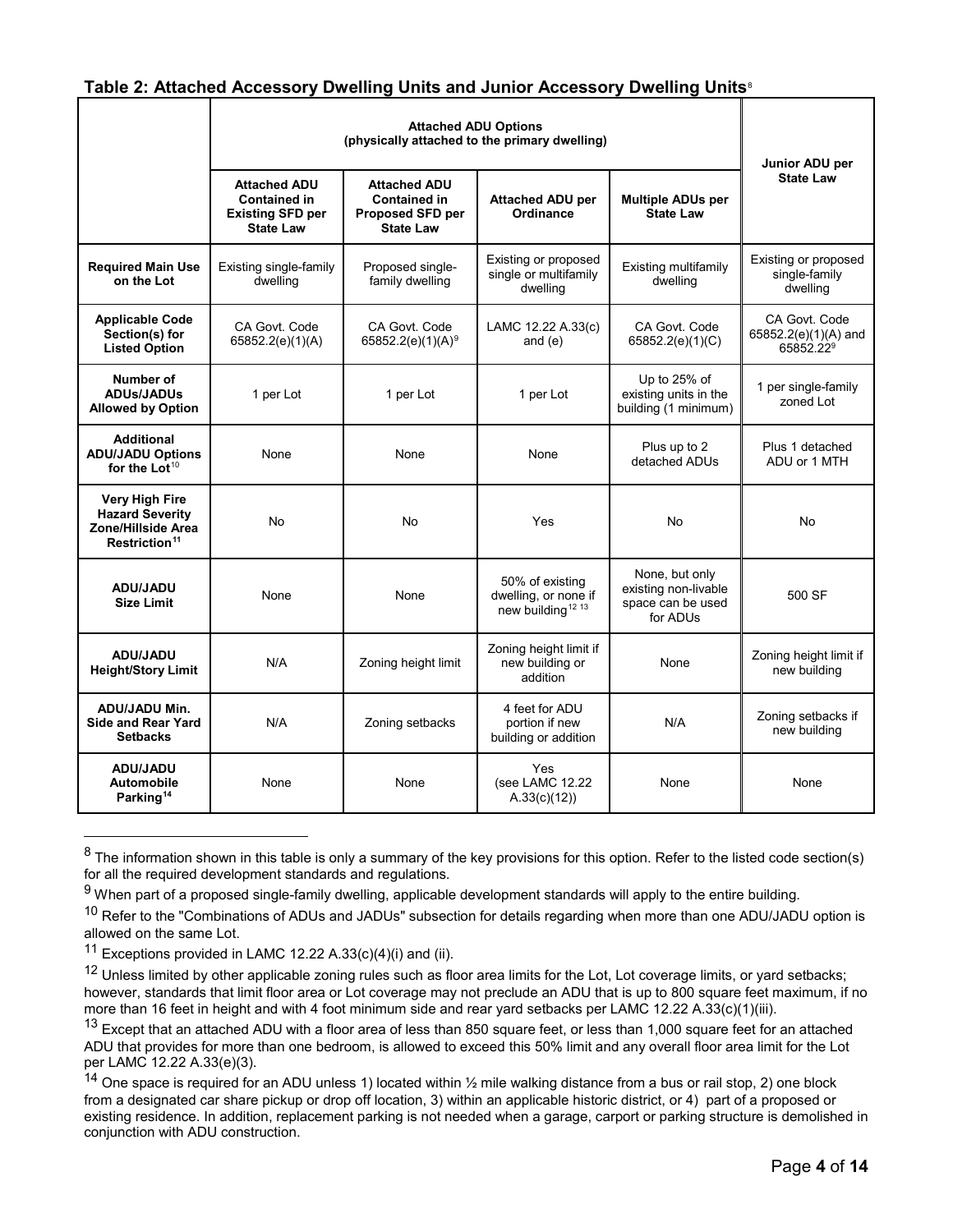# **Combinations of ADUs and JADUs**

On single-family zoned Lots with a single-family dwelling, state law allows one JADU to be created per GC Section 65852.2(e)(1)(A). The JADU may be permitted in addition to either a detached ADU or a Movable Tiny House on the same Lot.

On Lots with an existing multifamily dwelling, up to two detached ADUs created per GC Section 65852.2(e)(1)(D) may be permitted, along with one or more ADUs created within the existing space of a multifamily dwelling described in subparagraph (C).

# **II. Development Standards for ADUs and JADUs Required to be Approved by Government Code Section 65852.2(e)(1)**

As indicated in Tables 1 and 2 above, the ADU Ordinance contains provisions for establishing detached ADUs, attached ADUs, and MTHs and provides the required development standards for each option (see paragraphs (d), (e), and (f) respectively, of LAMC Section 12.22 A.33). The remaining options listed in the tables for detached ADUs, attached ADUs, and JADUs are incorporated by reference in the ADU Ordinance (LAMC 12.22 A.33(b)(4), (5), and (6)) but are more fully explained in state law (see subparagraphs (A), (B), (C), and (D) of GC Section 65852.2(e)(1)). The applicable standards and requirements for these state law options are presented below as a reference for implementation.

As referenced in LAMC Sections 12.22 A.33(b)(4), (5) and (6) and 12.22 A.33(g), there are four provisions for ADUs and JADUs in state law (GC 65852.2(e)(1)(A)-(D)) that provide special allowances from otherwise applicable ADU development standards. Their applicability depends on whether the ADU/JADU will be located on a Lot with a single-family or multifamily dwelling and meets the specified requirements. The ADU Ordinance includes these four state provisions by reference in LAMC 12.22  $A.33(b)(4)-(6)$ . The full relevant portions of GC 65852.2(e)(1) are copied below:

- *(A) One ADU or JADU per lot with a proposed or existing single-family dwelling, if all of the following apply:*
	- *(i) The ADU or JADU is within the proposed space of a single-family dwelling or existing space of a single-family dwelling or accessory structure and may include an expansion of not more than 150 square feet beyond the same physical dimensions as the existing accessory structure. An expansion beyond the physical dimensions of the existing accessory structure shall be limited to accommodating ingress and egress.*
	- *(ii) The space has exterior access from the proposed or existing single-family dwelling.*
	- *(iii) The side and rear setbacks are sufficient for fire and safety.*
	- *(iv) The JADU complies with the requirements of Section 65852.22.*
- *(B) One detached, new construction, ADU that does not exceed four-foot side and rear yard setbacks for a lot with a proposed or existing single-family dwelling. The ADU may be combined with a JADU described in subparagraph (A). A local agency may impose the following conditions on the ADU:*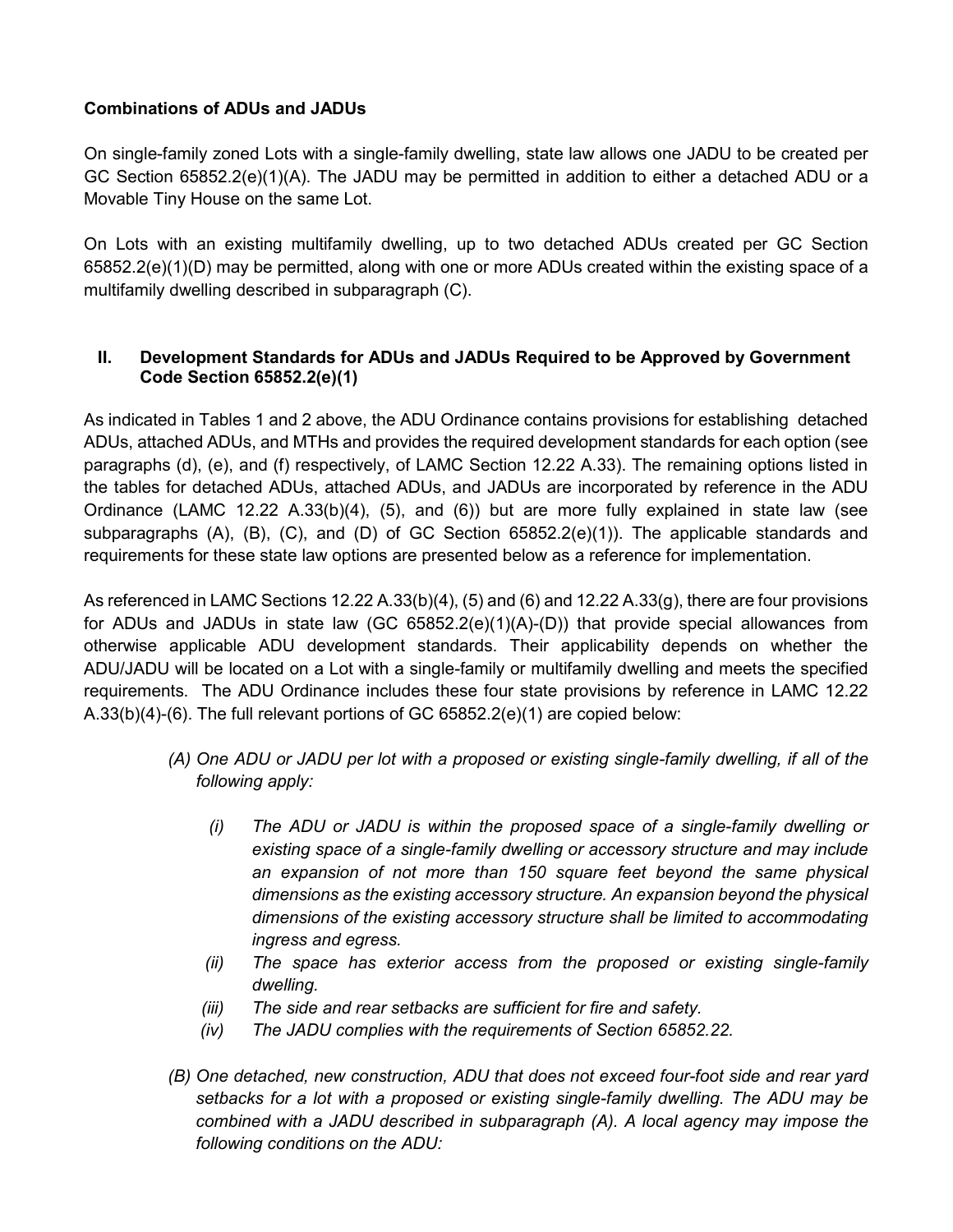- *(i) A total floor area limitation of not more than 800 square feet.*
- *(ii) A height limitation of 16 feet.*
- *(C)*
- *(i) Multiple ADUs within the portions of existing multifamily dwelling structures that are not used as livable space, including, but not limited to, storage rooms, boiler rooms, passageways, attics, basements, or garages, if each unit complies with state building standards for dwellings.*
- *(ii) A local agency shall allow at least one ADU within an existing multifamily dwelling and shall allow up to 25 percent of the existing multifamily dwelling units.*
- *(D) Not more than two ADUs that are located on a lot that has an existing multifamily dwelling, but are detached from that multifamily dwelling and are subject to a height limit of 16 feet and four-foot rear yard and side setbacks.*

#### **A. ADUs Required to be Approved by State Law**

# **1. State Law ADUs within Single-Family and Multifamily Dwellings and Existing Accessory Buildings (Detached ADUs, Attached ADUs, and JADUs per GC 65852.2(e)(1)(A) and (C))**

A JADU converted within an existing single-family dwelling described in GC 65852.2(e)(1)(A) or an ADU converted within an existing building described in either GC  $65852.2(e)(1)(A)$  or  $(C)$  shall be approved if in compliance with all of the applicable provisions in state law. A building that includes an ADU or JADU within the space of a proposed single-family dwelling shall be subject to development standards that apply to a single-family dwelling. Both of these ADU and JADU options are referred to in LAMC 12.22 A.33(b)(4) and (5) and are exempt from the restriction in the Very High Fire Hazard Severity Zone, which is applicable to other types of ADUs.

Subparagraph (A) in GC 65852.2(e)(1) allows one ADU or JADU on a Lot if the ADU or JADU is located within a proposed or existing single-family dwelling. Alternatively, the ADU may be located within the existing space of an accessory structure, which may include an expansion not more than 150 square feet beyond the same physical dimensions as the existing accessory structure. The 150 square foot expansion is limited to accommodating ADU ingress and egress, such as when the addition includes an entryway or window used for a code-compliant entrance or exit.

Subparagraph (C) in GC  $65852.2(e)(1)$  allows at least one ADU on a Lot with an existing multifamily dwelling if the ADU (or ADUs) are located within the portions of the existing multifamily dwelling structure that are not used as livable space, including, but not limited to, storage rooms, boiler rooms, recreation rooms, interior passageways, attics, basements, or garages. ADUs may be created within non-livable spaces regardless of zoning inconsistencies such as parking and open space that may result, but the number of ADUs shall not exceed 25 percent of the number of existing permitted units in the structure.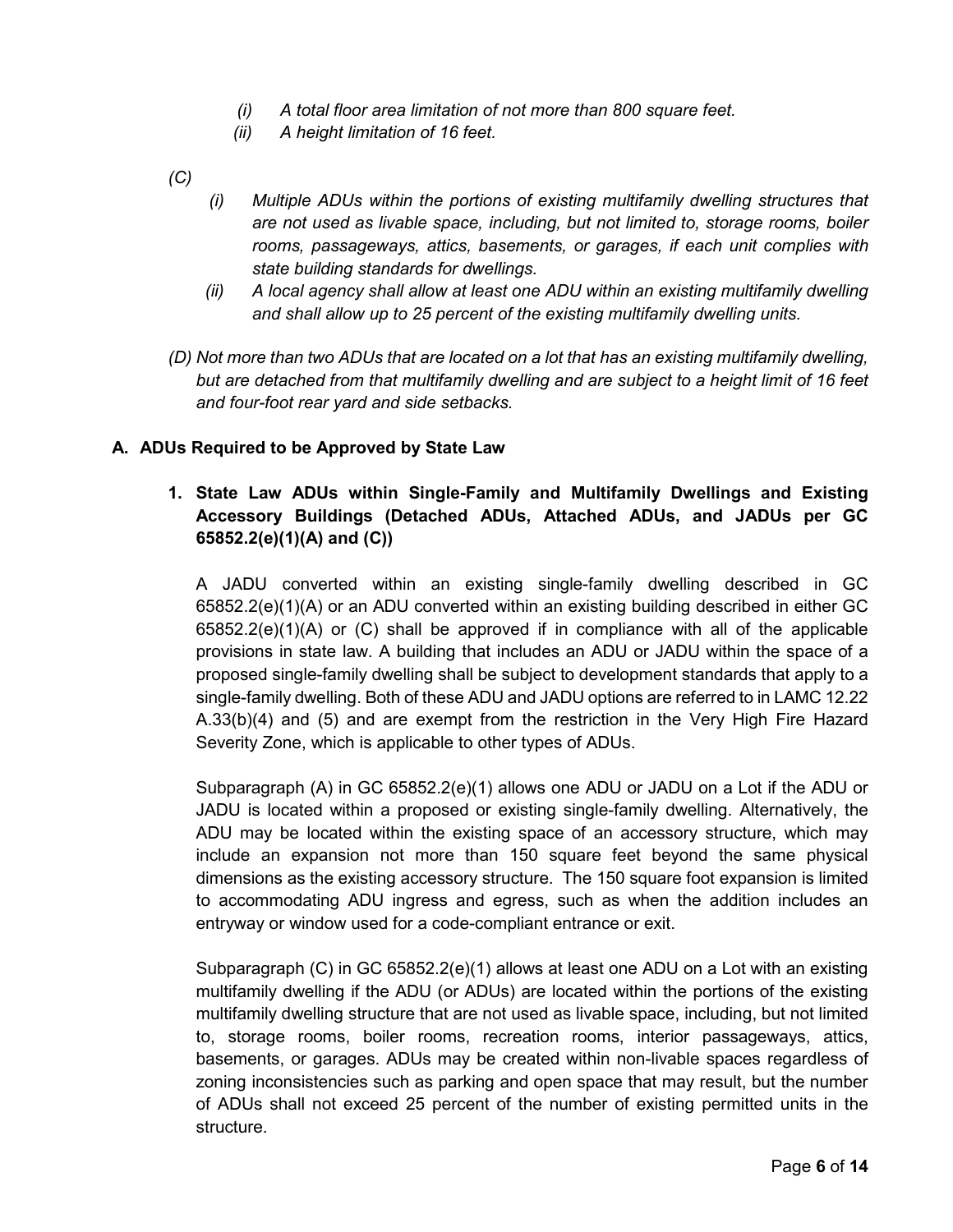## **2. State Law ADUs Detached from Single-Family and Multifamily Dwellings (GC 65852.2(e)(1))(B) and (D))**

Detached ADUs per subparagraphs (B) and (D) of GC Section 65852.2(e)(1) are subject to objective zoning standards, except for those provisions that do not allow an ADU outlined in these sections, as well as all of the provisions provided in Paragraph (g) (see LAMC 12.22 A.33(b)(6)). Paragraph (g) specifies that the restriction on ADUs in the Very High Fire Hazard Severity Zone applies to both of these detached ADU options.

Subparagraph (B) allows for a maximum of one detached, new construction, ADU on a Lot with a single-family dwelling if the ADU has a total floor area not exceeding 800 square feet, a maximum height of 16 feet and minimum four-foot rear and side yard setbacks. Other zoning standards, including front yard setback requirements, still apply to the ADU. However, as stated in the previous paragraph, an otherwise applicable development standard may not be applied to the extent that it precludes an ADU otherwise meeting the standards of GC Section 65852.2(e)(1)(B). For example, a Residential Floor Area (RFA) zoning limit or Historic Preservation Overlay Zone (HPOZ) standard that would normally limit an ADU to 700 square foot would be superseded to allow an ADU up to 800 square feet.

Subparagraph (D) allows for a maximum of two detached ADUs on a Lot with an existing multifamily dwelling which are subject to a height limit of 16 feet and minimum four-foot rear and side yard setbacks. As with the detached ADU option in subparagraph (B), other zoning standards apply to the extent that they do not preclude an ADU that otherwise meets the standards of GC 65852.2(e)(1)(D).

# **B. Junior Accessory Dwelling Units (JADUs) Required to be Approved by State Law**

A JADU is a unit that is no more than 500 square feet in size and contained entirely within a single-family residence. A JADU may include separate sanitation facilities, or may share sanitation facilities with the existing single-family residence. A JADU shall comply with all of the applicable provisions in GC Sections 65852.2(e)(1)(A) and 65852.22, summarized as follows:

- A JADU shall be located on a Lot zoned for single-family residences (One-Family Dwellings) including A1, A2, RA, RE, RS, R1, RU, RZ and RW zones.
- A JADU shall be located within the walls of a proposed or existing single-family dwelling.
- One JADU is permitted per residential Lot with a single-family residence already built, or proposed to be built, on the Lot.
- A JADU shall have exterior access separate from the main entrance to the proposed or existing single-family dwelling and may have an internal connection(s) with the dwelling (including double doors or locked doors).
- A JADU shall maintain side and rear setbacks sufficient for fire and safety, as determined by LADBS.
- The single-family residence in which the JADU will be permitted must be owner occupied, unless the owner is a governmental agency, land trust, or housing organization (see definition in GC 65589.5). The owner may reside in either the remaining portion of the structure or the newly created JADU.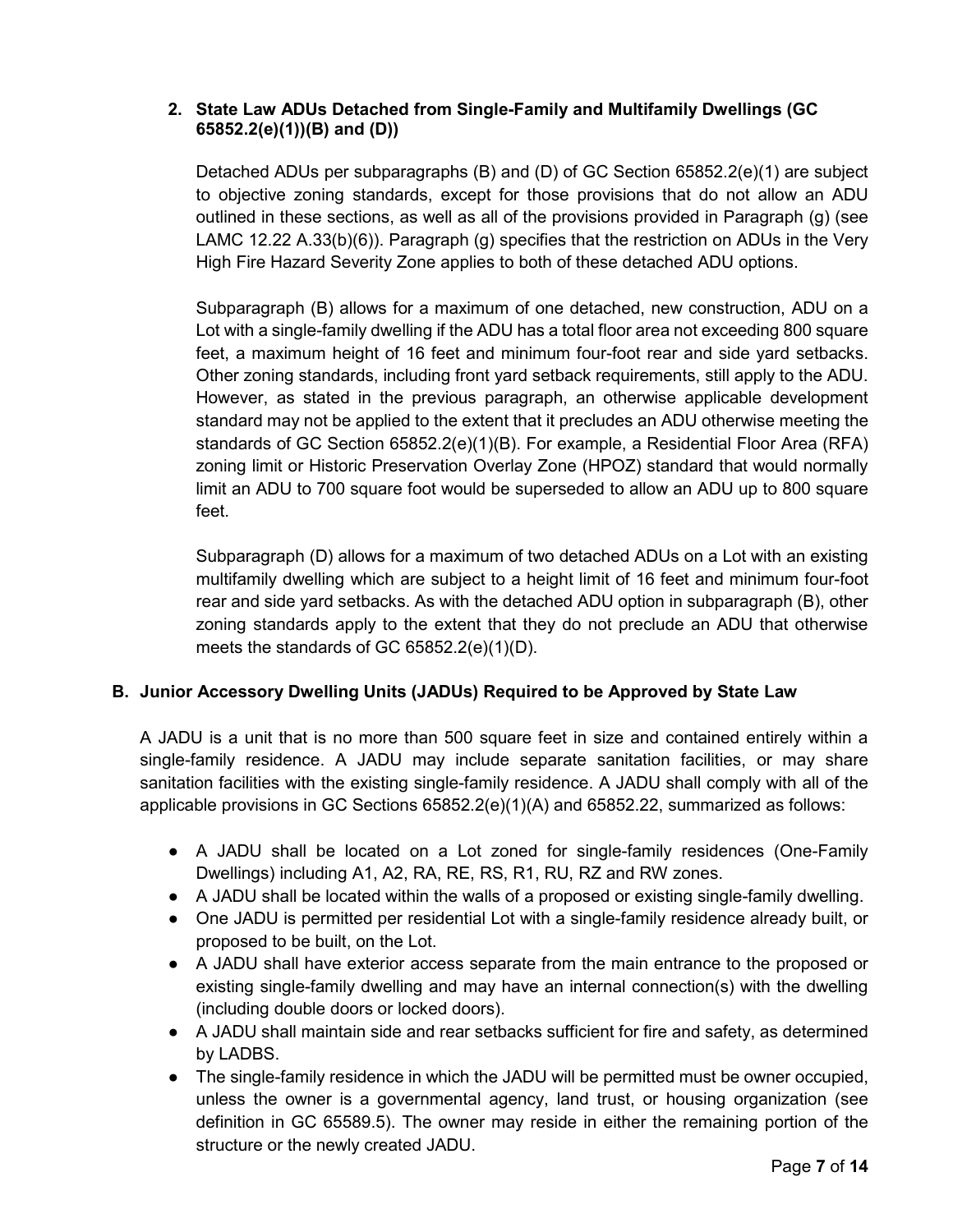- The owner of the JADU shall record in the Office of the Los Angeles County Registrar-Recorder/County Clerk, as a condition of receiving a building permit for the JADU, a deed restriction that is approved by LADBS, which shall contain a reference to the deed under which the property was acquired by the owner stating (at least) that:
	- The JADU shall not be sold separately from the single-family residence;
	- The JADU shall be considered legal only so long as either the primary residence or the JADU is occupied by the owner of record of the property. Such owneroccupancy, however, shall not be required if the property owner is a governmental agency, land trust or housing organization; and
	- Restricts the size and attributes of the JADU in accordance with Government Code Sections 65852.2 and 65852.22.
	- $\circ$  The restrictions shall run with the land and be binding upon any successor in ownership of the property.
- The JADU shall include at least an efficiency kitchen, which shall include all of the following:
	- $\circ$  A cooking facility with at least two appliances, including but not limited to small plug-in appliances such as a microwave and hotplate.
	- A food preparation counter and storage cabinets that are of reasonable size in relation to the size of the JADU.
- No parking is required for a JADU.
- A JADU shall not be considered a separate or new "dwelling unit" for the purposes of any fire or life protection ordinance or regulation, or for providing service for water, sewer, or power, including a connection fee.
- Regulations that apply to a single-family residence that contains a JADU may be applied to the structure, so long as that ordinance or regulation applies uniformly to all singlefamily residences regardless of whether the single-family residence includes a JADU.

# **III. Additional State Law Provisions Applicable to ADUs and JADUs**

State law includes additional ADU provisions that do not impact planning or zoning related development standards and therefore were not included in the City's ADU ordinance. For reference, the following is a summary of some important changes:

# **A. Common Interest Developments (CIDs)**

Assembly Bill (AB) 670 (2019) prohibits common interest developments (CIDs) from prohibiting or unreasonably restricting the construction of an ADU or JADU. CIDs include condominiums, planned unit developments, stock cooperatives and community apartments. Homeowner associations may impose reasonable restrictions on construction of ADUs or JADUs, provided they do not unreasonably increase the cost to construct, or effectively prohibit the construction of an ADU or JADU consistent with existing law regarding ADUs and JADUs (Civil Code Section 4751).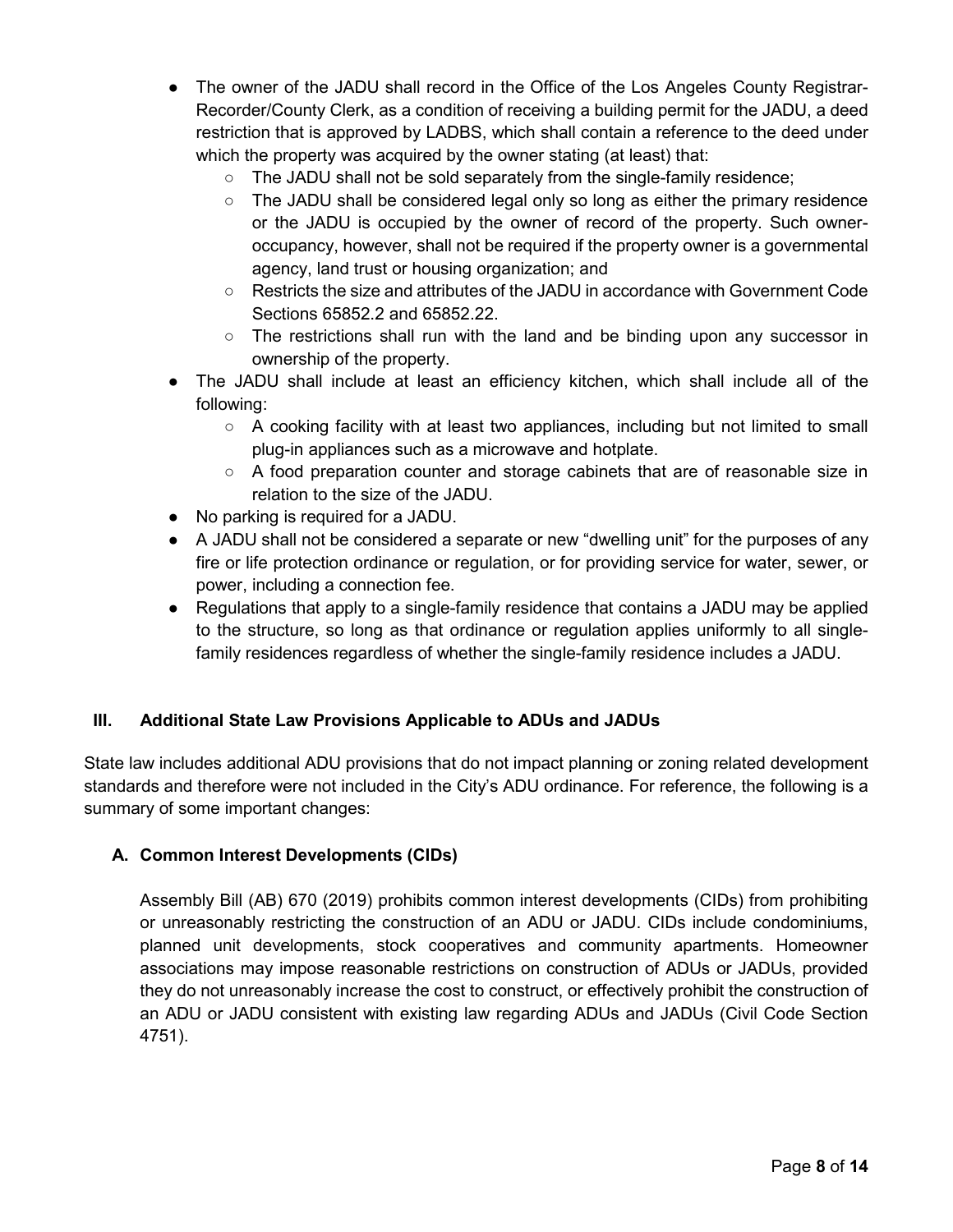## **B. Owner Occupancy**

Senate Bill (SB) 13 (2019) removes, until January 1, 2025, authority for local agencies to require owner-occupancy of the ADU or the primary dwelling. JADUs, on the other hand, are required to file a deed restriction to document owner occupancy for the primary residence or JADU.

## **C. Onsite Water Treatment Systems**

AB 68 (2019) addresses ADUs connected to an onsite water treatment system, including that a local agency may require a percolation test completed within the last five years, or, if the percolation test has been recertified, within the last 10 years.

## **D. Impact Fees**

SB 13 (2019) removes "impact fees" for ADUs (and JADUs) smaller than 750 square feet and reduces them for ADUs 750 feet or larger to a proportional rate in relation to the square footage of the primary dwelling unit, or average dwelling unit. An impact fee has the same meaning as the term "fee" is defined in subdivision (b) of Government Code Section 66000, except that it also includes parks fees specified in Section 66477. "Impact fee" does not include any connection fee or capacity charge charged by a local agency, special district, or water corporation. The following impact fees are affected by this change: LAUSD School District Fee, Residential Development Fee (LAMC 21.13.3) and Dwelling Unit Construction Tax (LAMC 21.10.3). ADUs and JADUs are exempt from Park Fees (LAMC 12.33) and the Affordable Housing Linkage Fee (LAMC 19.18).

#### **E. Connection Fees**

State law also revised the basis for calculating any applicable connection fee or capacity charge so that it shall be "proportionate to the burden of the proposed ADU" based upon either its square feet or the number of its drainage fixture unit (DFU) values, as defined in the Uniform Plumbing Code adopted and published by the International Association of Plumbing and Mechanical Officials, upon the water or sewer system. This fee or charge shall not exceed the reasonable cost of providing this service.

#### **F. Enforcement**

 $\overline{a}$ 

SB 13 (2019) established a new requirement that local enforcement agencies (LADBS and HCIDLA), when issuing a notice to correct (Order to Comply) for a ADU that is in violation of any provision of any building standard<sup>[15](#page-8-0)</sup>, include in that notice a statement that the owner of the unit has a right to request a delay in enforcement pursuant to Section 17980.12 of the Health and Safety Code. If an owner requests delay, then the enforcement agency shall delay enforcement of building standards (subject to compliance with 17980.12). This section applies to ADUs meeting the following criteria:

(1) The accessory dwelling unit was built before January 1, 2020.

<span id="page-8-0"></span><sup>15</sup> Standards pursuant to Article 1 (commencing with Section 17960) of Chapter 5 of Part 1.5 of Division 13 of the Health and Safety Code.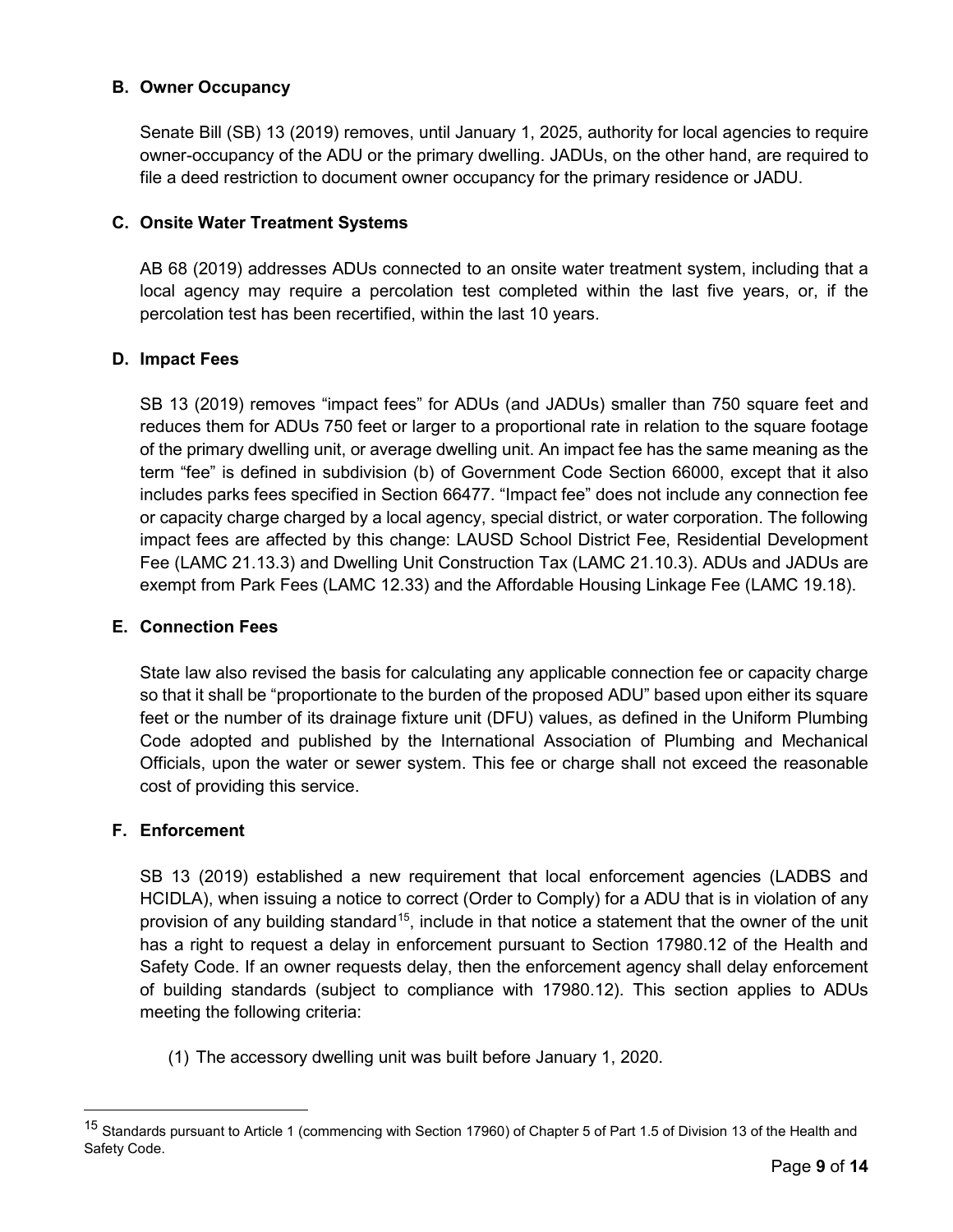(2) The accessory dwelling unit was built on or after January 1, 2020, in a local jurisdiction that, at the time the ADU was built, had a noncompliant ADU ordinance, but the ordinance is compliant at the time the request is made.

## **IV. Common Questions Related to Implementation of the ADU Ordinance and State Law**

This section answers common questions related to implementation of the ADU Ordinance and state law. Italicized terms refer to terms used in LAMC 12.22 A.33 and state law.

## **Q.1 What is a** *dwelling***,** *primary dwelling***, or** *primary residence***?**

A. For the purpose of implementing LAMC 12.22 A.33, *dwelling*, *primary dwelling*, or *primary residence* mean any single-family or multifamily dwelling (see Q.2).

## **Q.2 What is a** *single-family* **and** *multifamily dwelling or use***?**

A. A *single-family dwelling or use* means a Dwelling, One-Family. A *multifamily dwelling or use*  means any Structure with more than one Dwelling Unit or Guest Room, and used for long-term dwelling. Transient short-term rental uses established or used for less than 30 days are not considered dwellings for the purpose of implementing LAMC 12.22 A.33. Areas zoned for these uses means zones in which these uses are a permitted use in the respective zone classification.

#### **Q.3 How are** *square footage***,** *square-feet* **and** *size* **calculated?**

A. *Square footage*, *square-feet* and *size* are used in the ADU Ordinance to refer to various direct ADU size regulations (such as the 1,200 square foot limitation). These terms refer to the definition of Floor Area in LAMC 12.03, but does not include the definition of Residential Floor Area (RFA), nor does it include any non-conditioned spaces such as porches, patios or breezeways with solid or lattice roofs. Physically connected spaces that are conditioned but do not have an interior connection to the ADU are also not counted as ADU square footage. This definition does not apply to a Movable Tiny House (MTH), which is subject to distinct size provisions as described in the definition of a MTH.

Indirect limits on ADU size through other zoning provisions such as Floor Area Ratio (including RFA in the R1, RE, RS and RA zones) or lot coverage may apply separately which may further limit allowable ADU square footage. Refer to LAMC 12.22 A.33(b) for more information on applicable development standards.

#### **Q.4 What is** *living area* **as referenced in LAMC Section 12.22 A.33(c)(8)?**

**A.** *Living area* is defined in state ADU law as "the interior habitable area of a dwelling unit, including basements and attics, but does not include a garage or any accessory structure."

#### **Q.5 How is height measured for an ADU?**

A. Height of an ADU is generally measured as any other structure would be measured under the LAMC, given the governing height limit standards in the applicable zone, Height District, Hillside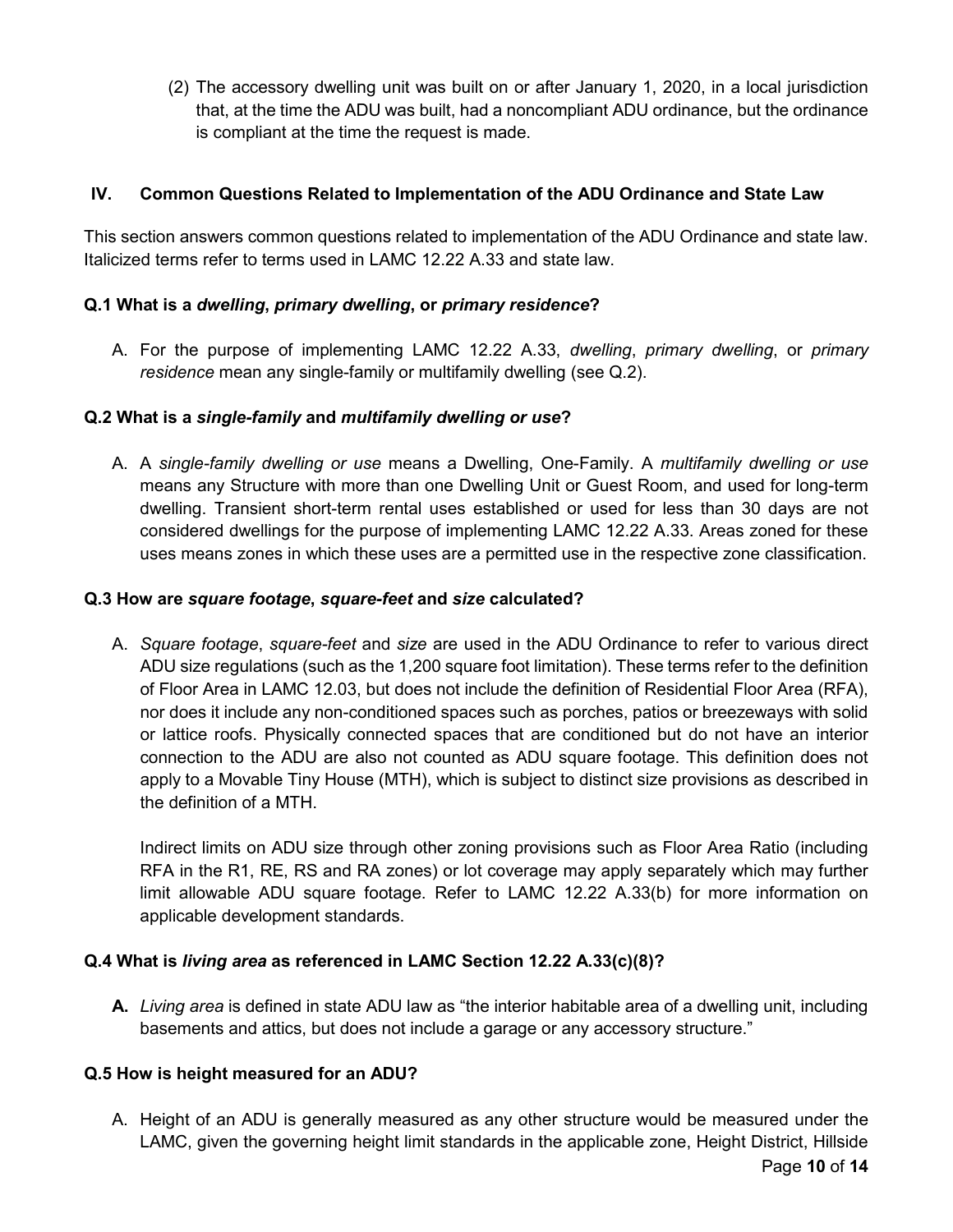Area, Specific Plan area, or other Overlay. For the purposes of applying the 16 feet maximum height standard as required by state law (referenced in LAMC Section 12.22 A.33(c)(1)(iii), (g)(1), and GC Section  $65852.2(e)(1)(D)$ , height shall be measured according to the standard Zoning Code definition of Height of Building or Structure in LAMC Section 12.03.

# **Q.6 For the purpose of assessing a per-unit impact fee to an ADU that is 750 square feet or larger on a Lot with an existing single-family dwelling, how is the square footage of the single-family dwelling determined?**

A. Los Angeles County Tax Assessor's records may be used to establish the square footage of the single-family dwelling for the purpose of calculating the required impact fee for the ADU.

# **Q.7 For the purposes of assessing a per-unit impact fee to an ADU that is 750 square feet or larger on a Lot with a multifamily dwelling structure, how is the square footage of the primary residence determined?**

A. The fee must be proportional to the average size of all dwelling units on the Lot. Floor plans showing the sizes of all units may be required to make this determination. An applicant may choose to pay the full fee in lieu of providing these plans.

# **Q.8 Does the presence of a JADU change the designation of a One-Family Dwelling Unit? How is a JADU reported?**

A. A JADU shall be identified as a JADU on Building Permits, Certificate of Occupancy and other pertinent City records. The addition of a JADU changes the designation of the One-Family Dwelling to a One-Family Dwelling and JADU. For purposes of any fire or life protection ordinance or regulation, a JADU shall not be considered a separate or new dwelling unit per GC 65852.22(d). However, JADUs may be counted as housing units in reports to the Department of Finance as well as for the Regional Housing Needs Assessment (RHNA) and other housing unit reporting.

# **Q.9 What is the minimum size of an** *efficiency unit* **as referenced in LAMC Section 12.22 A.33(c)(1)(ii), and what is the applicability of this provision?**

A. The minimum size of an efficiency unit is 220 square feet, plus a code compliant closet and bathroom; however, the Ordinance does not specify any minimum square footage requirements for an ADU or JADU, except for Movable Tiny Houses (MTHs). This provision refers to any other current or future zoning ordinances that would prohibit an efficiency unit ADU.

# **Q.10 What is** *car share* **as referenced in LAMC Section 12.22 A.33(c)(12)(i)(b)?**

A. *Car share* means a vehicle rental program designed for people to rent vehicles for short periods of time, such as a few hours, pay only for their usage, and access the car at any hour, not just during business hours. The vehicles may be commercially or personally owned. Commercial car share companies generally offer a fleet of vehicles which may be picked up and returned to a designated parking spot, or are picked up and returned to non-designated parking spots. Personal vehicle sharing (peer-to-peer car sharing) allows private car owners to make their vehicles available for rental. Some car share companies operating in Los Angeles include, but are not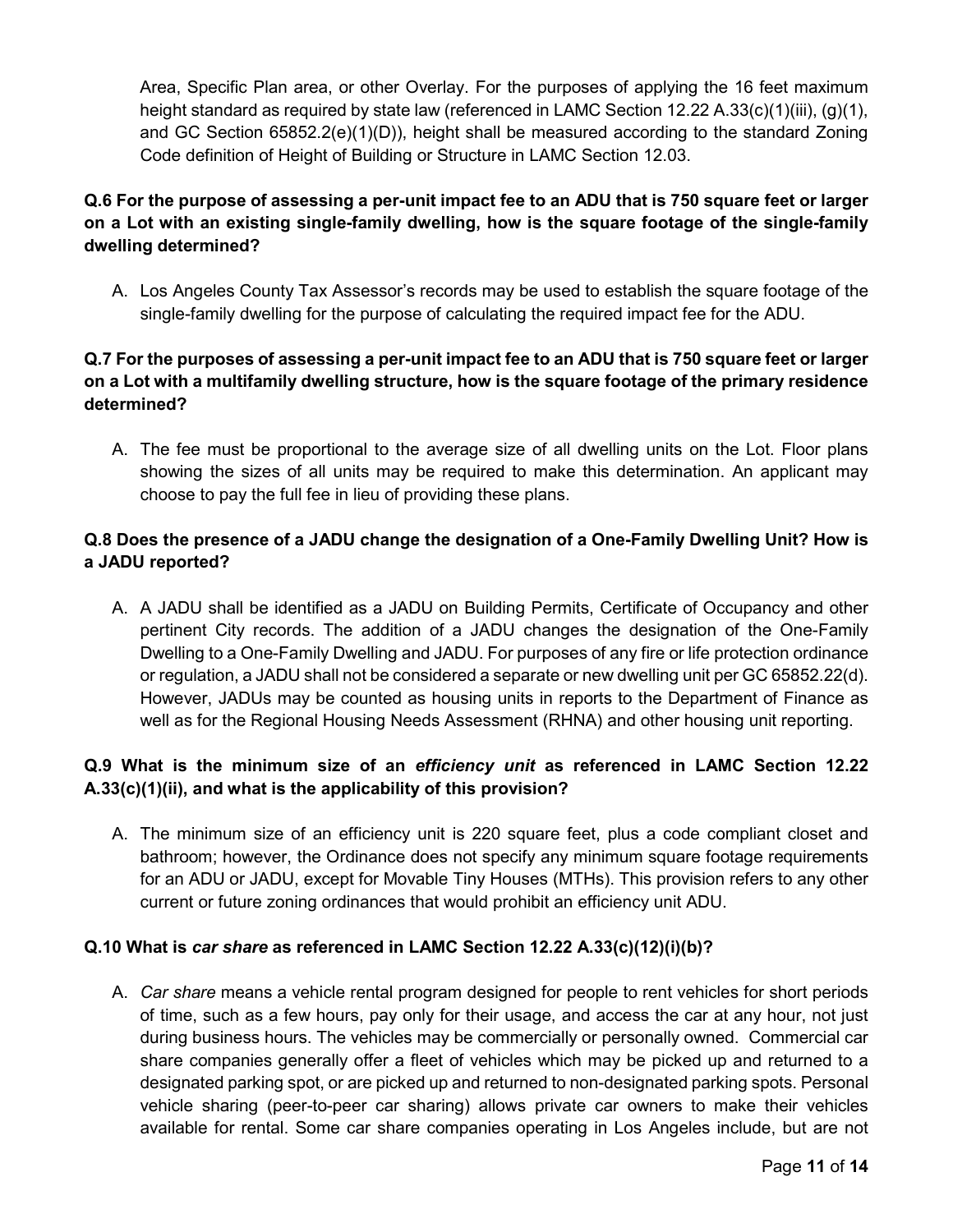limited to: BlueLA, Zipcar, Ryde, Waive, Getaround, Transfr, PiTcarz, Maeve, Turo, Envoy, and Animo. For the purposes of determining the applicability of this parking exemption, pick-up and drop-off locations are provided by the ADU applicant and verified online. If LADBS staff has questions on information an applicant supplies to demonstrate a car share program or location, they should consult with the Department of Transportation.

## **Q.11 What is a** *mixed-use zone* **per Paragraph (g) of LAMC Section 12.22 A.33?**

A. *Mixed-use zone* refers to any zone classification that allows for both residential and nonresidential uses on the same Lot.

## **Q.12 How is** *walking distance* **calculated per LAMC Section 12.22.A 33(c)(12)(i)(a)?**

A. *Walking distance* is measured by the shortest distance that can be traveled by walking on public streets and sidewalks from a transit stop to the closest point on the subject Lot, as determined by generally available mapping systems, such as Google Maps.

# **Q.13 Determination of when a garage, carport, or covered parking structure is demolished** *in conjunction with the construction of an ADU* **or JADU for the purposes of determining when no parking is required for an ADU (LAMC Section 12.22 A.33(c)(12)(iii)).**

A. For the purpose of this provision, *in conjunction* means when a building permit application to remove covered parking and a building permit application for the construction of an ADU on the same Lot are submitted at the same time, or where one building permit application is submitted while the other building permit application or building permit is still open and valid.

# **Q.14 Determination of when requirements for a passageway or space between buildings are considered** *in conjunction with the construction of an ADU* **(LAMC Section 12.22 A.33(c)(7)).**

A. The defined passageway and space between buildings regulation does not apply to the ADU or any residential building on the same Lot during the approval or construction of an ADU, whether through a zoning review, building permit plan check or inspection.

In the event that new (non-ADU) structures or additions to structures are constructed on the site subsequent to the creation of the ADU, any applicable regulations pertaining to passageways or space between buildings would apply to the new structure or addition, consistent with the Zoning Code standards in place at the time that the plan check fee for the structure or addition is paid in accordance with LAMC 12.26 A.3.

# **Q.15 When is automobile parking required for an ADU** *which is part of the proposed or existing primary residency or an accessory structure* **(LAMC Section 12.22 A.33(c)(12)(i)d)?**

A. Automobile parking is not required for ADUs created within an existing or proposed main home or an existing accessory structure. ADU parking may be required if the ADU exceeds the existing square footage of an existing main home (primary residence) or accessory structure, as well as for a newly constructed detached ADU. Other parking waivers in LAMC Section 12.22  $A.33(c)(12)(i)$  may also apply.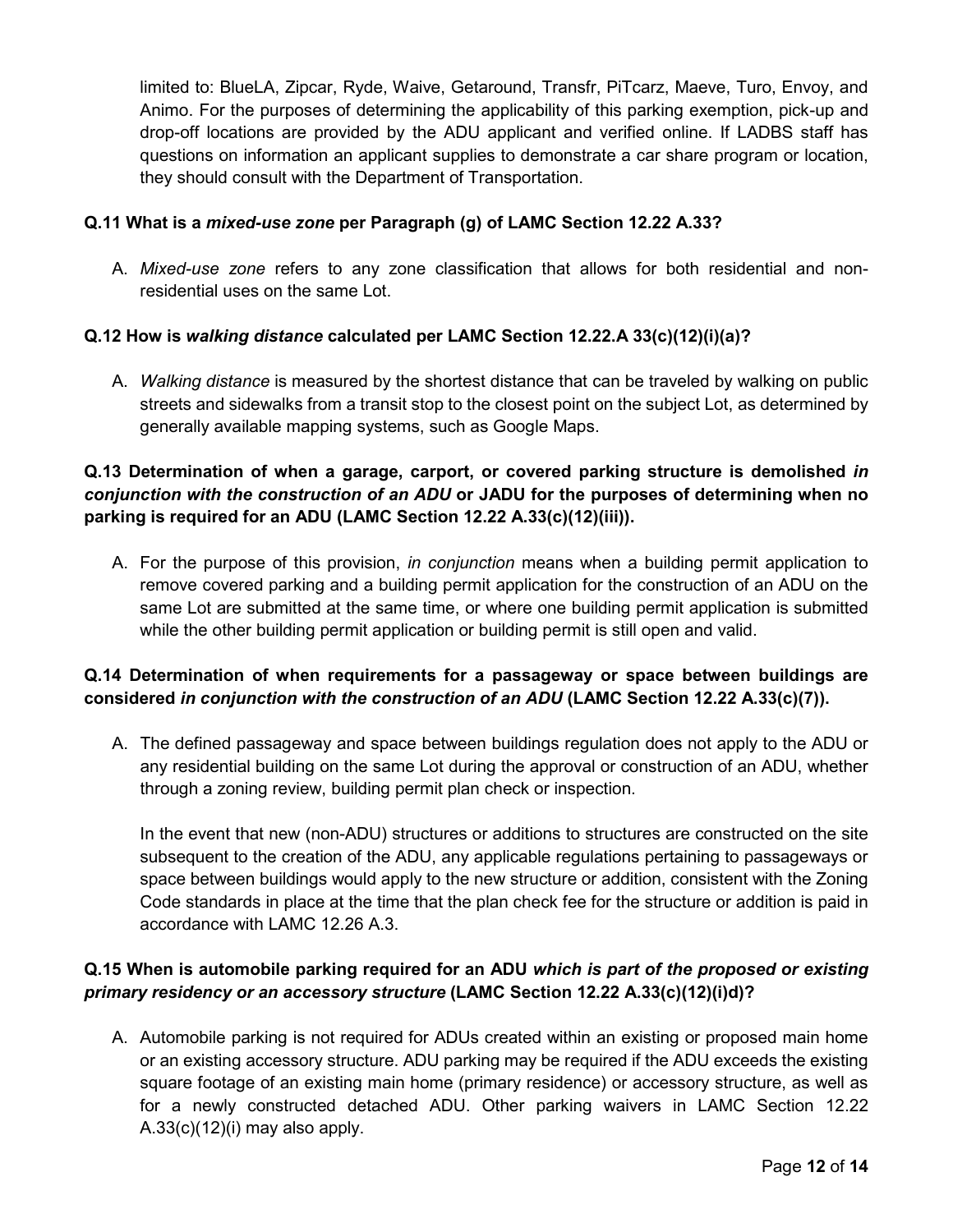## **Q.16 May an ADU be created on a Lot that is a substandard Lot (for instance, due to an illegal Lot split in the past)?**

A. State law allows a local ADU ordinance to establish certain ADU development standards. However, these standards shall not include minimum lot size (see GC Section 65852.2(a)(1)(B)(i)). Therefore, a minimum Lot size requirement for a given zone classification shall not be the basis of a denial of a new ADU.

# **Q.17 What general development standards from LAMC Section 12.22 A.33(c) apply to Movable Tiny Houses (MTHs)?**

- A. LAMC 12.22 A.33(b)(3) states that a MTH shall be approved if in compliance with all of the provisions in Paragraph (c), except for those provisions that apply solely to buildings and structures (as well as all of the provisions in Paragraph (f)). This is because MTHs are not considered "structures" under the Zoning Code or Building Code. The following standards in LAMC 12.22 A.33(c) do not apply to MTHs, as they apply solely to buildings and structures (LADBS may determine that other standards do not apply to MTHs):
	- Building Code regulations (LAMC Section 12.22 A.33(c)(9))
	- Fire sprinkler requirements (LAMC Section 12.22 A.33(c)(10))

# **Q.18 Does the density calculation described in LAMC Section 12.22 A.33(h)(2) only apply to dwelling unit calculations?**

A. No, this provision applies if either additional dwelling units or guest rooms are added to a lot after the creation of the ADU or JADU.

## **Q.19 What regulations apply when an existing ADU or JADU is later proposed to be converted to another use?**

A. The proposed conversion will be subject to all zoning code and fire sprinkler regulations in place at the time of the proposed change of use. If the ADU or JADU was constructed within an existing building, non-conforming rights from the building and use that existed prior to the ADU or JADU may be considered at the discretion of LADBS.

## **Q.20 Can there be other residential uses on the Lot besides the proposed or existing dwelling mentioned in LAMC 12.22 A.33(c)(6)?**

A. Yes, the Lot may contain any other residential use(s), in addition to the non-residential uses and accessory residential uses mentioned in 12.22 A.33(c)(6)

#### **Q.21 Can an ADU request a Zone Variance from the provisions in 12.22 A.33?**

A. No, the LAMC does not permit deviations from development standards provided in LAMC 12.22 A.33 (Exceptions) because these provisions are already exceptions from the Code; however, an